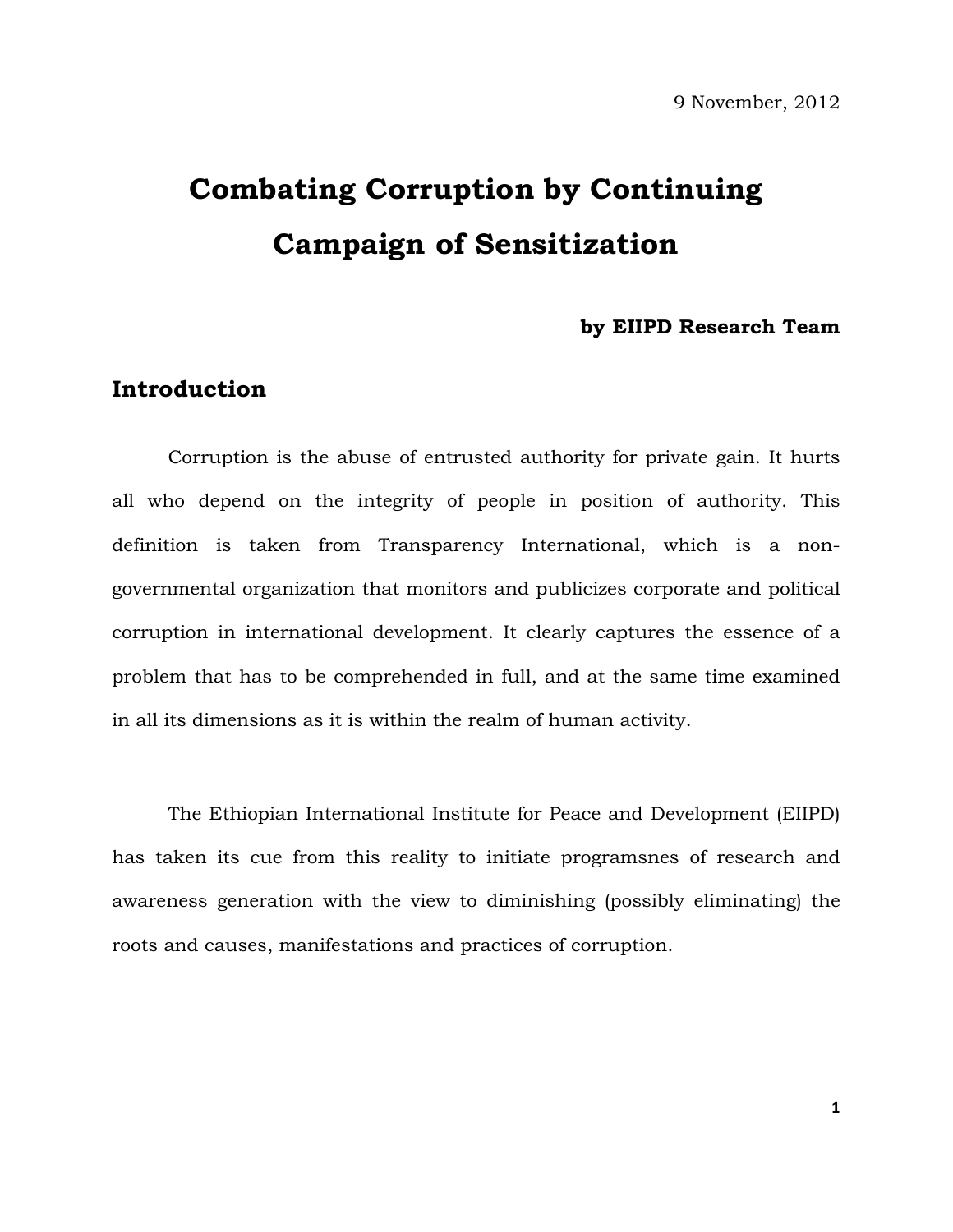#### **An Attempt to Know Corruption**

 EIIPD was joined by the German think-tank Friedrich Ebert Stiftung (FES) in organizing a seminar to obtain some introductory ideas on corruption in February this year. Four presentations were made. The first presentation; Conceptualizing on Corruption' was made by a scholar from Addis Ababa University. The scholar explained that corruption includes bribery, extortion and misuse of inside information. He also noted that corruption can be classified in to two categories, namely petty corruption and grand corruption. According to him, low level officials are highly exposed to petty corruption while grand corruption is perpetuated by high-level officials.

 Presenters form the Federal Ethics and Anti-corruption Commission (FEACC) discussed the manifestation of corruption and its impact on the development and democratization process in the country. According to the presenters, it is difficult to define corruption due to its elusive nature; it could be a gift for one person while it is corruption for another. However, the Ethiopian legal system defines corruption as offering, giving, soliciting or accepting of an inducement, promise, or reward; the making of threats or the use of intimidation, in words or in behavior, exerting influence by the abuse of authority or its inconsistent application which may improperly influence the actions subsequently taken, or not taken, by a body, its members, or its officers, for the benefit or advantage of self or a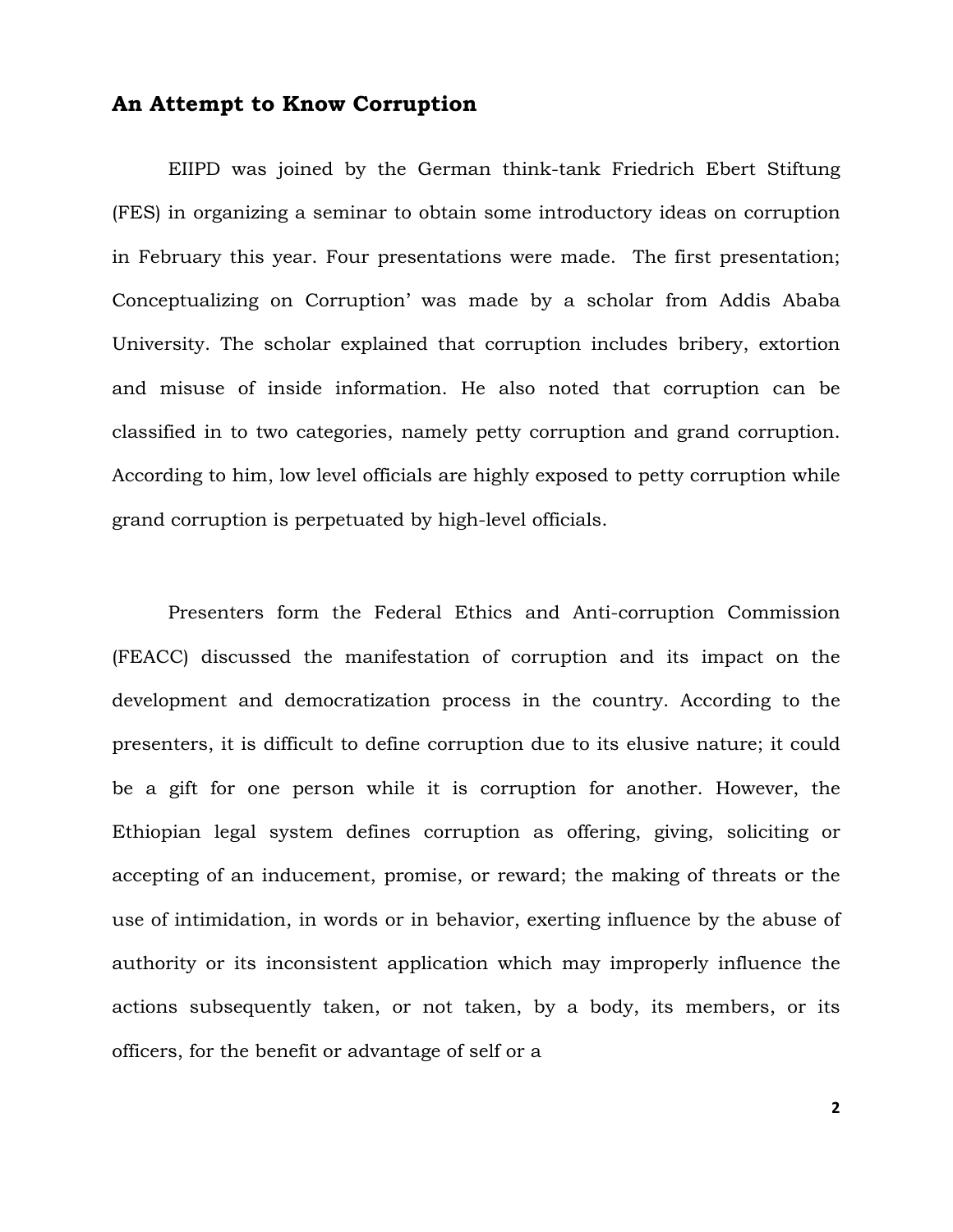In their discussion on the causes of corruption in Ethiopia, the presenters classified corruption into three categories.

- ¾ Political and institutional causes of corruption, including poor governance, lack of accountability and lack of transparency, low level of democratic culture, lack of clear authorization, weak legal and judicial system and overregulated bureaucracy;
- ¾ Economic factors like extreme poverty and inequity, inflation and low wage or income;
- $\triangleright$  Cultural causes of corruption, mainly including family and ethnic loyalties and obligations, blurred distinction between private and public interests.

A third contribution to the seminar from Transparency Ethiopia looked at the issue of areas of corruption from perspectives of conceptual level and practical level.

At the conceptual level the identification of areas which are prone to corruption should be accepted and be applicable to all countries, irrespective of the status of development or the prevalence of corruption, (e.g. tax collection in one country may not be a problem for another….). However, in practice, the Identification of areas which are prone to corruption follows at least the integrity study of that sector and the availability of mechanisms for accountability.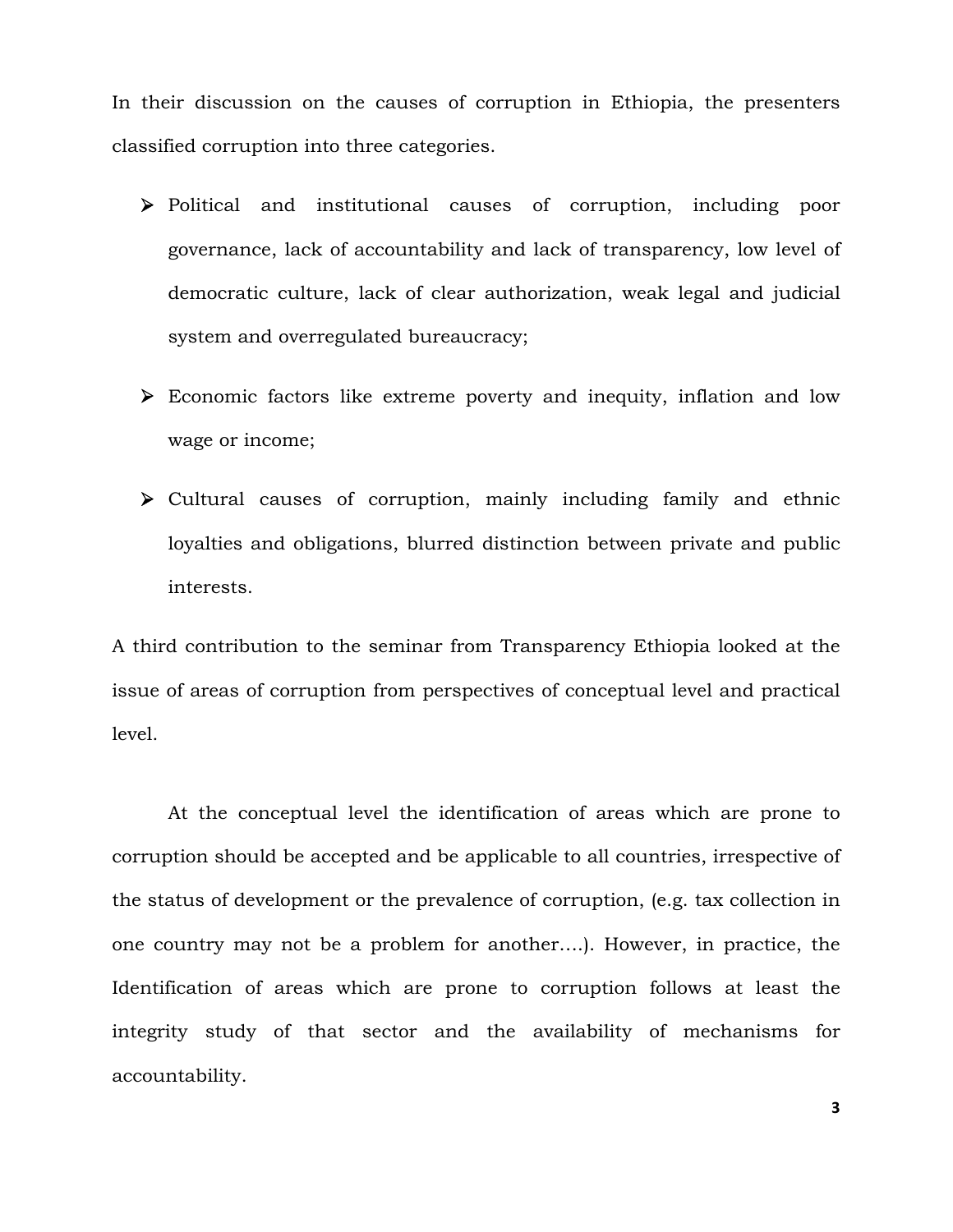The fourth contribution to the seminar discussion came in the form of anti-corruption experience. Strong political will, the enhancement of frontal assault on corruption, limiting the role of the state and the use of effective communication methods contributed for the success of effective control of corruption as demonstrated by some experience from abroad.

The concluding comment from the EIIPD stimulated enthusiastic reaction from the local press. The comment was to the effect that commitment at policy level in Ethiopia was not matched by comparable level of commitment to deal with the problem.

Another point for the press was lack of clarity in the seminar discussions about the magnitude of corruption in the country, relative to the development endeavors as well as the need to realize good governance.

## **International Corruption**

EIIPD and FES were joined by the Governance and Public Administration Division (GPAD) of the Economic Commission for Africa (ECA) in June for further examination of the subject. A seminar was held on: Illicit Financial Flows and Challenges to Africa.

The objective of the seminar was to compile information of what constitutes international illicit financial flows, the mechanisms and instruments by which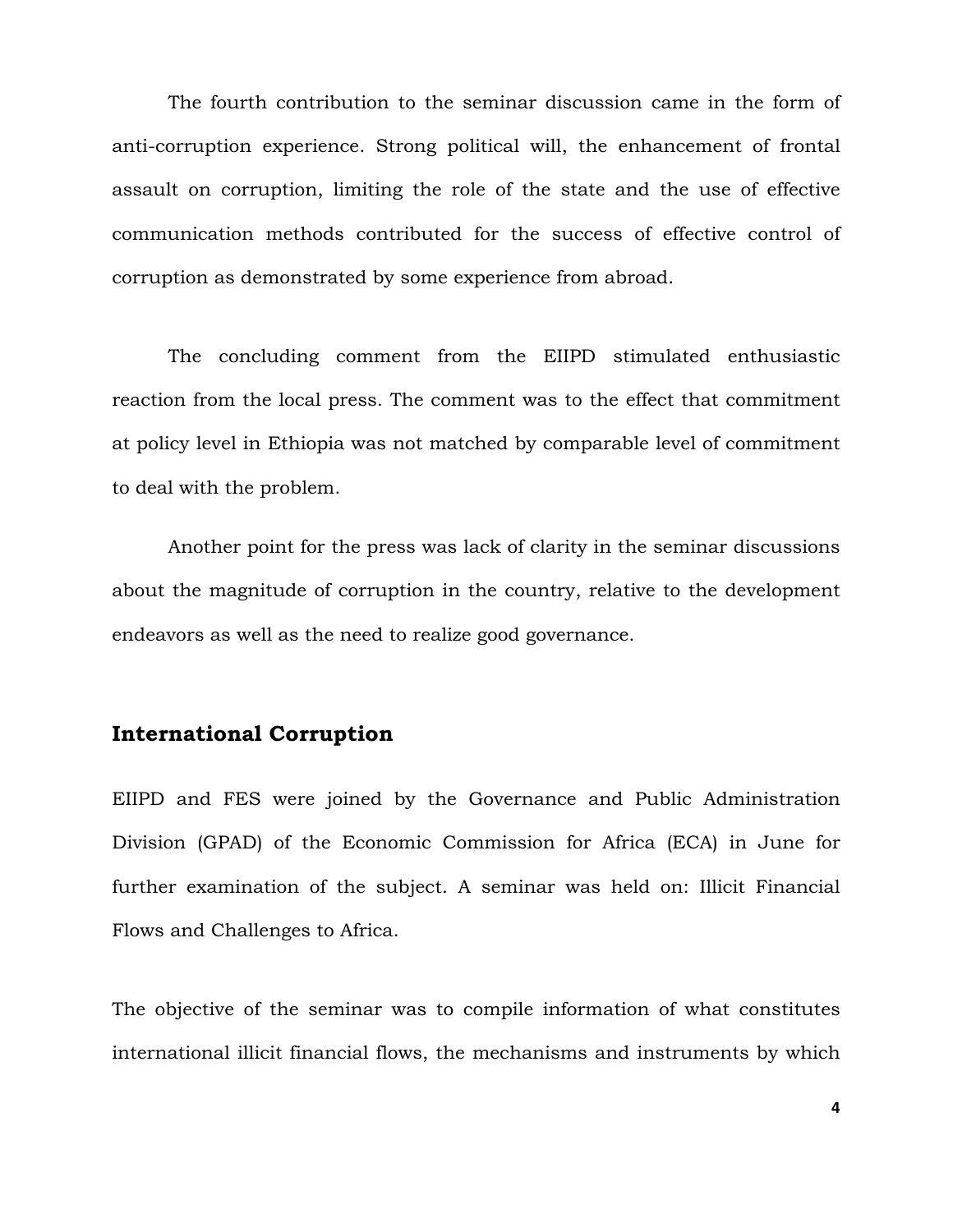they are operated, what they mean to Africa, and Ethiopia, and generate awareness on the basis of which policy makers are alerted to pay attention to the problem in a meaningful way. Furthermore, it aimed at developing a programme of continuing awareness and sensitization activities with a view to generating public knowledge and interest that influences public action on measures to control and prevent damaging aspects of international financial flows.

## **Magnitude of the Scourge**

A research base overview of illicit financial flows pertaining to Africa was furnished by Dr. Abablla Hamdok, Deputy Executive Secretary of the ECA, who termed such flows as any money that is illegally earned, transferred or utilized, in ways that break laws in origin, movement or use that merits the label. The movement of such type of money is made with clear intention to make it disappear from any records in the country of origin.

Dr. Abdalla said illicit financial outflows drains hard currency reserves; heighten inflation; reduce tax collection, cancel investments; undermine trade; and worsens poverty and widen income gaps. According to a recent survey by Global Financial Integrity, in 39 years from 1970-2008, AFRICA lost US\$ 854 billion in illicit financial flows. If you correct for uncovered aspects, it could even reach US\$ 1.8 Trillion.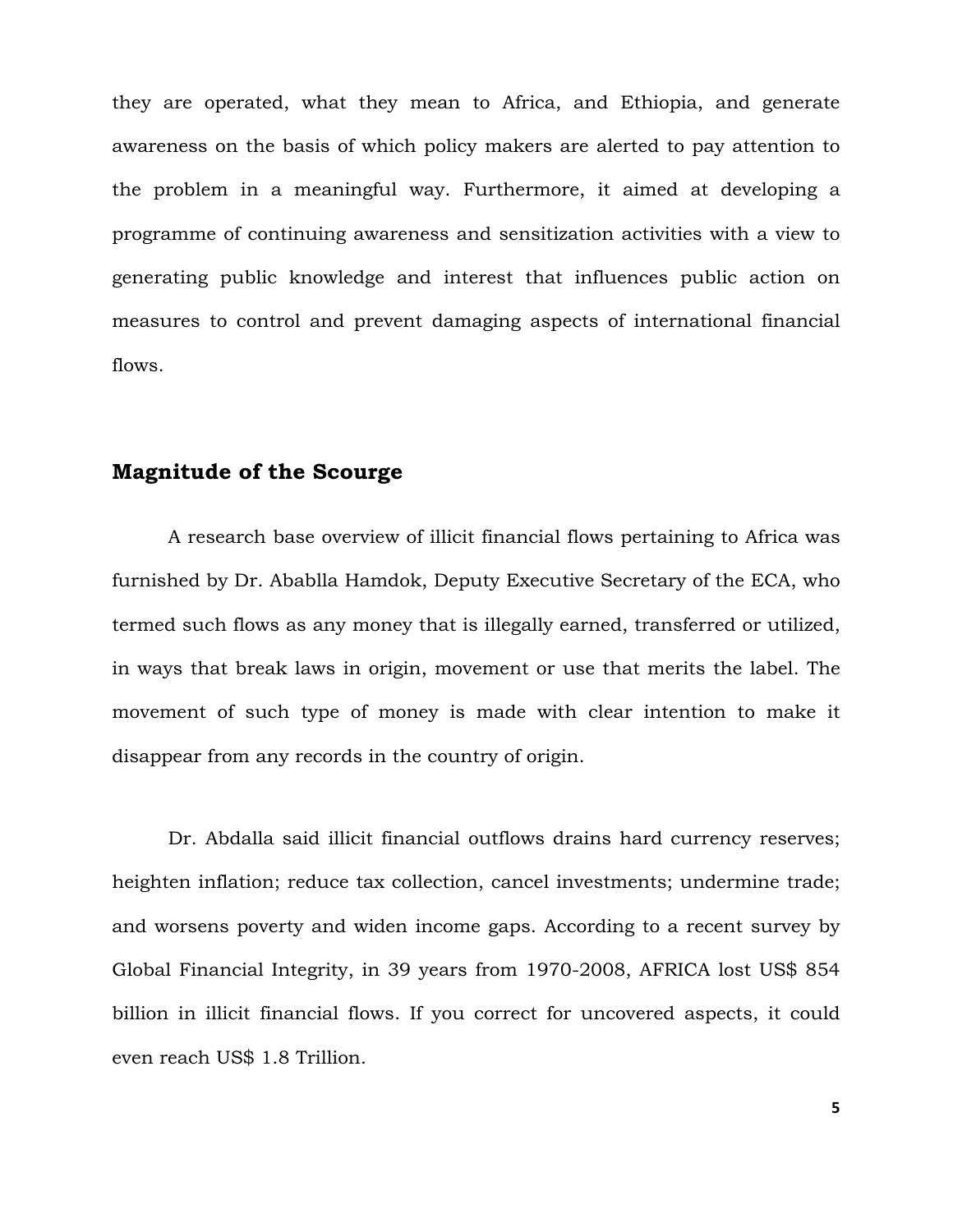Contrary to the established perception that the bulk of Illicit Financial Flows is from the proceeds of bribery and theft by government officials, these represent only 3% of the global total. Criminal proceeds generated through drug trafficking, racketeering, counterfeiting represent about 30-35% of the total. The proceeds of tax evasion, mainly through trade mispricing represent about 60-65% of the total.

An Ethiopian scholar, Yoseph Haregewoin characterized flows as having normal capital flow and illegal capital flow. Normal capital flow is legal capital flow that is recorded on the books of the entity or individual making the transfer, and earnings form interest, dividends, and realized capital gains which normally return to the country of origin. Illegal capital flow is intended to evade any record in the country of origin, and earnings on the stock of illegal capital flow outside of a country do not normally return to the country of origin. Illegal capital flow can be generated through a number of means that are not revealed in national accounts or balance of payments figures. These include trade mispricing, bulk cash movements, hawala transactions, smuggling and more.

Regarding the nature of illegal financial flow, Mr. Yoseph prefers to use the term 'capital flow' in instead of financial flow. Capital flight is a result of high political and economic uncertainty and net illegal conveyance of capital out of the countries, which is not recorded in the national accounts.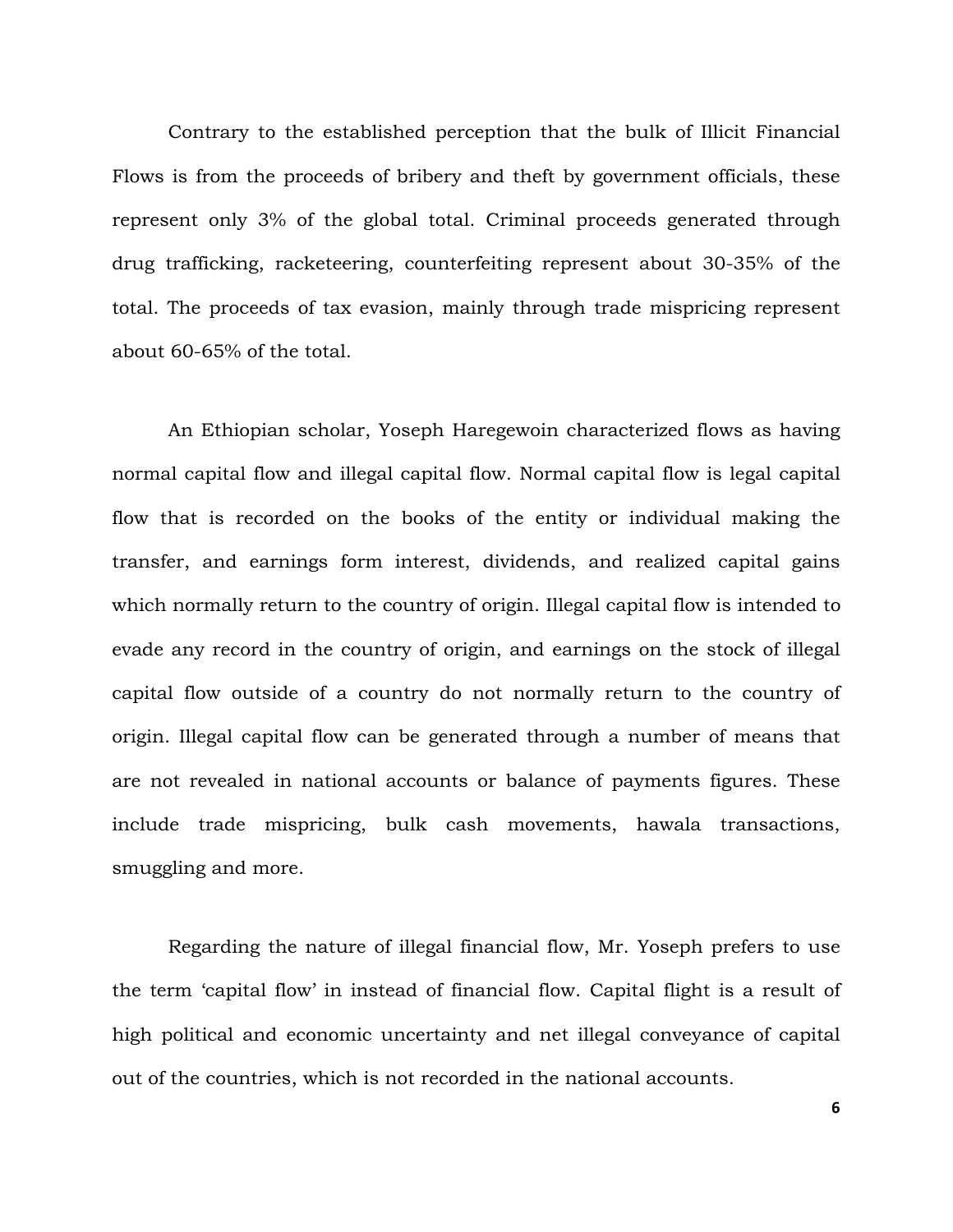According to Mr. Yoseph, capital flight from African economies, especially from countries like Ethiopia, constitutes a serious development challenge for several reasons. In recent decades capital flight has been both sizable and costly in many developing countries. Since capital funds and foreign exchange are scarce in countries like Ethiopia, capital flight is costly. The loss of scarce capital and foreign exchange potentially leads to a loss of investment in countries like Ethiopia that are in great need of more infrastructure, plant and equipment, and human capital.

## **Damaging Consequences of Corruption**

 Classified as political corruption, grand corruption, corporate administrative corruption and petty corruption, this abuse of authority has damaging consequences on the development and democratization process of a given country mainly in terms of undermining economic development, threatening political stability and alienating citizens from their government.

 In concrete terms, Mr.Sebhat Nega Executive Director of EIIPD, is of the opinion that illicit financial flow has become a major development challenge and is worsening poverty in Africa. The outflow is far serious and higher than normal corruption channels which are common globally.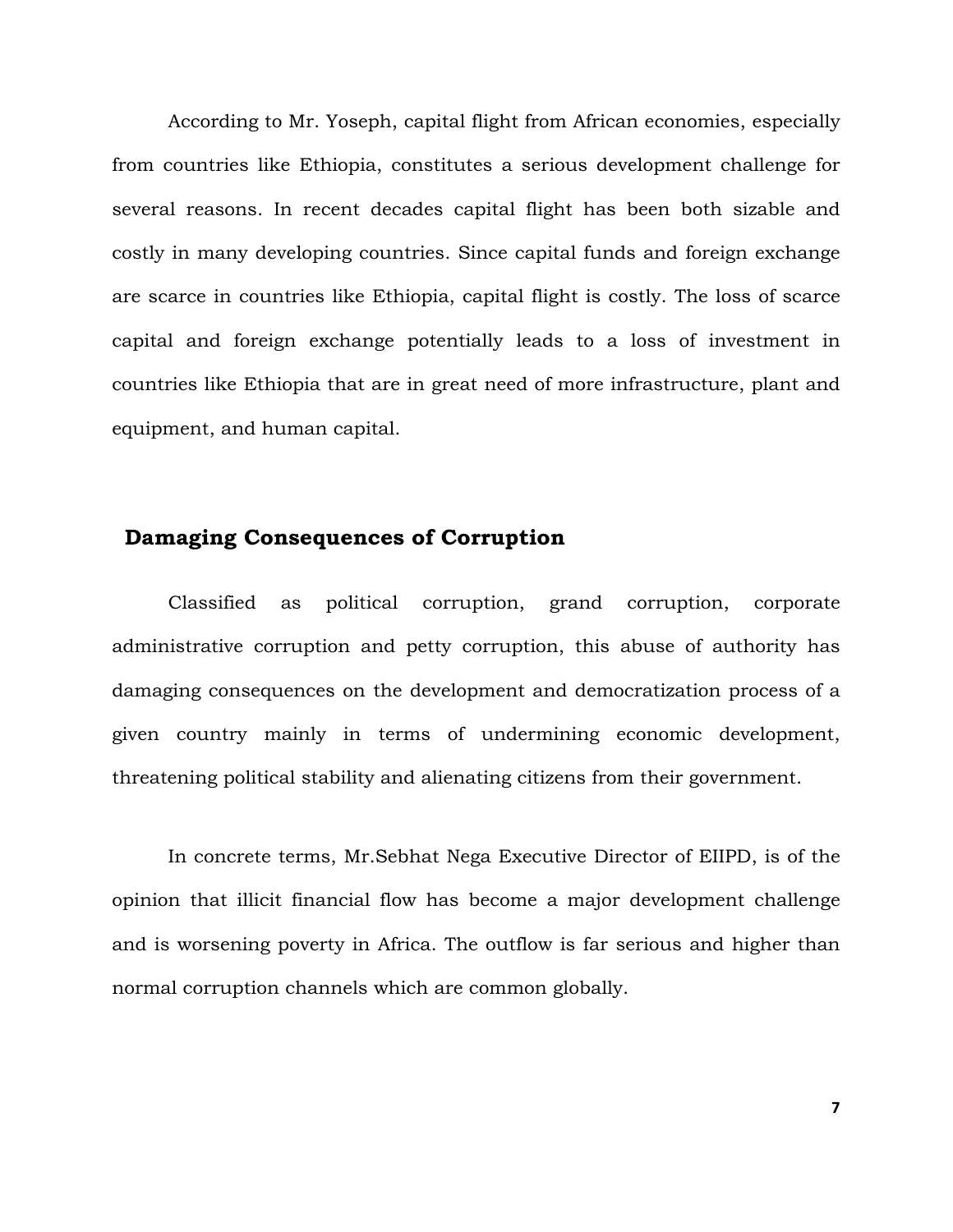He noted that the status of illicit financial outflow in Africa is rampant and the destination is developed world. However, the developed countries, under various names such as G8,20. IMF, World Bank pretend to talk about Africa's problem and forward what they claim to be resolutions for our salvation. However, outflow from poor Africa to these countries is 60 billion per year. Given the situation of the mass robbery he asked. Can a sensible person say that, in essence, Africa is fully decolonized?

 Mr. Sebhat emphasized the fully understand the causes what he called this shameless and naked looting of the resources of the already poor people of the continent of Africa.

 Africa is the source and the developed economies connected with Africa are the destination of the loots. Without any doubt both the source and the recipient are responsible for the drainage of the most needed resources of Africa. Responsibility of the actors in the source, Africa, which is the major cause of illicit financial outflow should be accepted. Externalization of the causes of our problems has never been a helpful for way out. Acceptance of our weaknesses and believing Africans are the major causes will help to look for solutions, said Mr. Sebhat.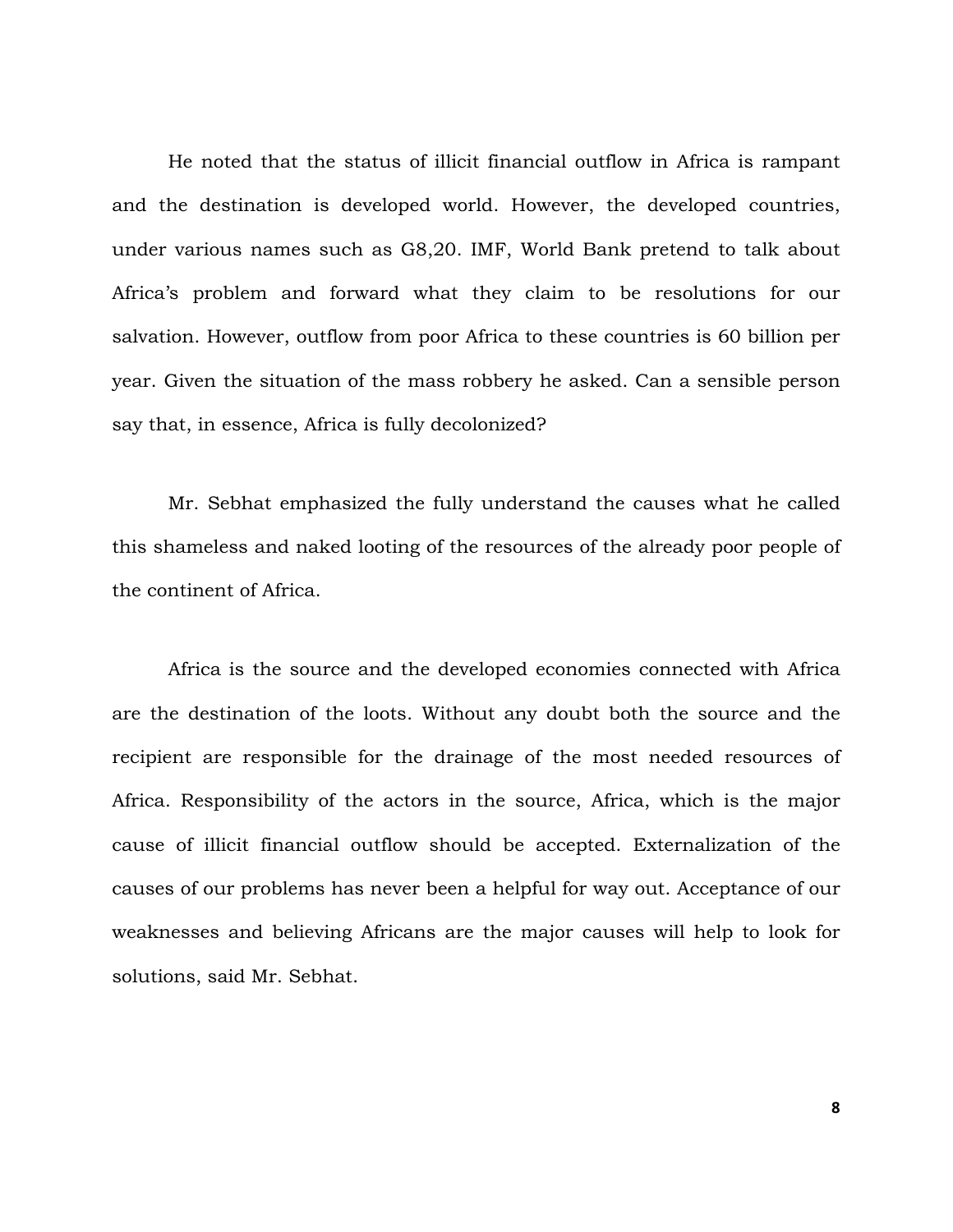#### **Prevention of Corruption and its Consequences**

Dr Abdalla spoke of Africa's efforts in combating illicit outflows. He said Africa's response is guided and motivated by the appreciation of the magnitude and the impact of the Illicit Financial Flows from the continent. There is recognition that if checked and addressed properly the result can contribute to funding the entire-infrastructures requirement of Africa, offset Africa's debt and contribute immensely to the achievement of MDGs.

Throughout the last three years Arica was engaged in an elaborate process to address this problem. These efforts were led by the Conference of Ministers of Finance, Planning and Economic Development, which has established a High Level Panel on Illicit Financial flows from Africa to be hosted by the UN Economic Commission for Africa (UNECA)

Dr Abdalla said the primary role of the High Level Panel is to complement and support on-going work on illicit financial flows, and specifically to Sensitize African governments, citizens and international partners on the scale and impact on development; mobilize political support for increased mechanisms to combat illicit financial flows.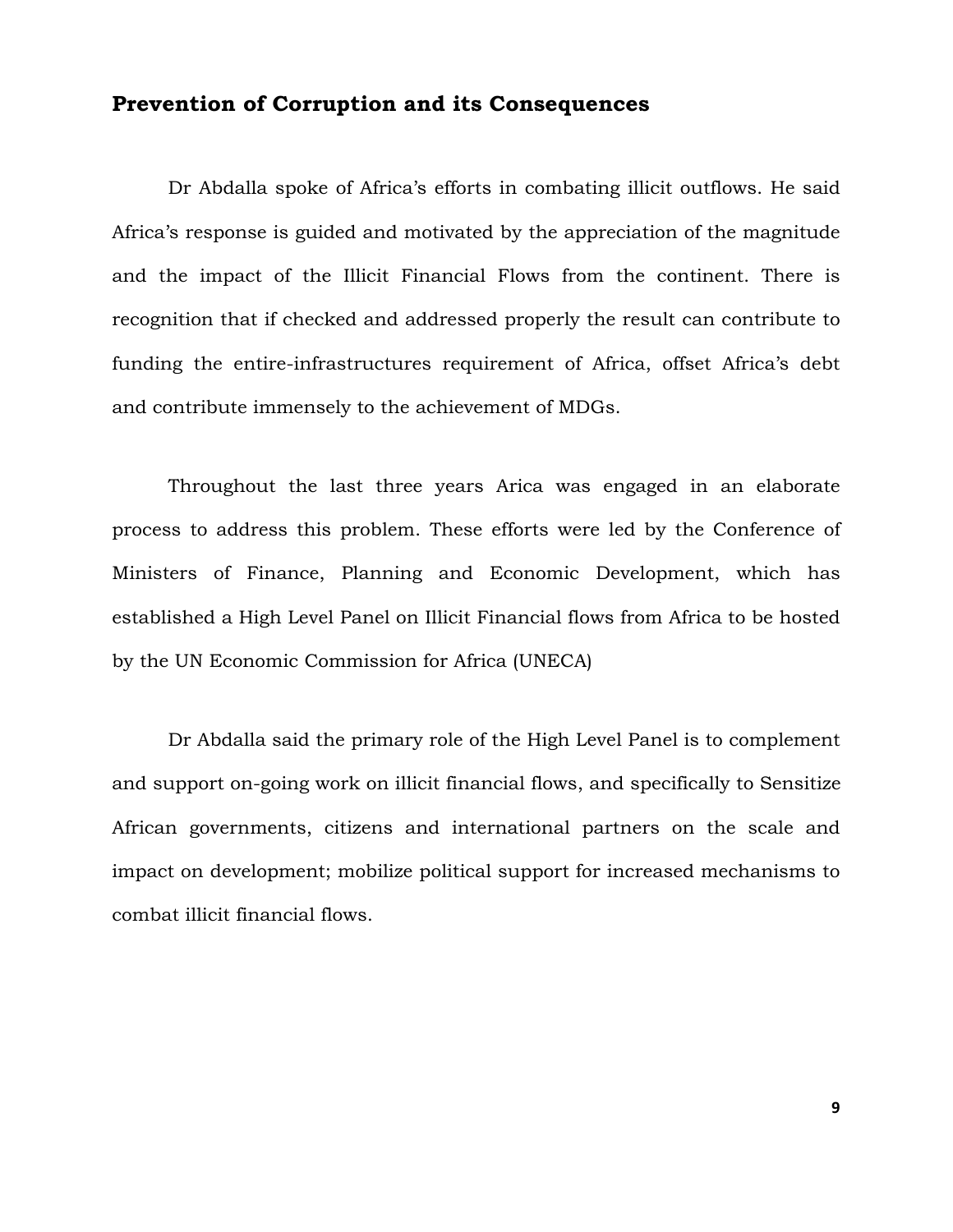#### **Tools to Combat Corruption**

 Building anti-corruption pressure by informed and organized masses is Mr. Sebhat's recommended tool to fight corruption. It is a universally accepted principle that the basis of democracy, development and peace demands active participation of all walks life. Likewise, combating illicit financial outflow in Africa demands creation of informed people. He says the active participation of thin-thanks trade unions, universities, associations can be seriously considered. The issue in political terms calls for commitment of legitimate governments.

 Dr. Mehari Taddele Maru, a prominent lawyer and commentator, spoke at the seminar on "the African union convention on preventing and combating corruption". The convention was adopted on 11 July 2003 in Maputo, Mozambique, on the back of calls by Heads of State in 1998 [Ouagadougou], 2001 [Durban] in the couterct of NEPAD (New Partnership for African Development). Dr. Mehari also used several theoretical assumptions to show the relations between corruption with political instability and economic cost.

 He enumerated a set of African Union Strategies to prevent and combat corruption:

- Presentation of Corruption
- Promotion of Rules and Institutions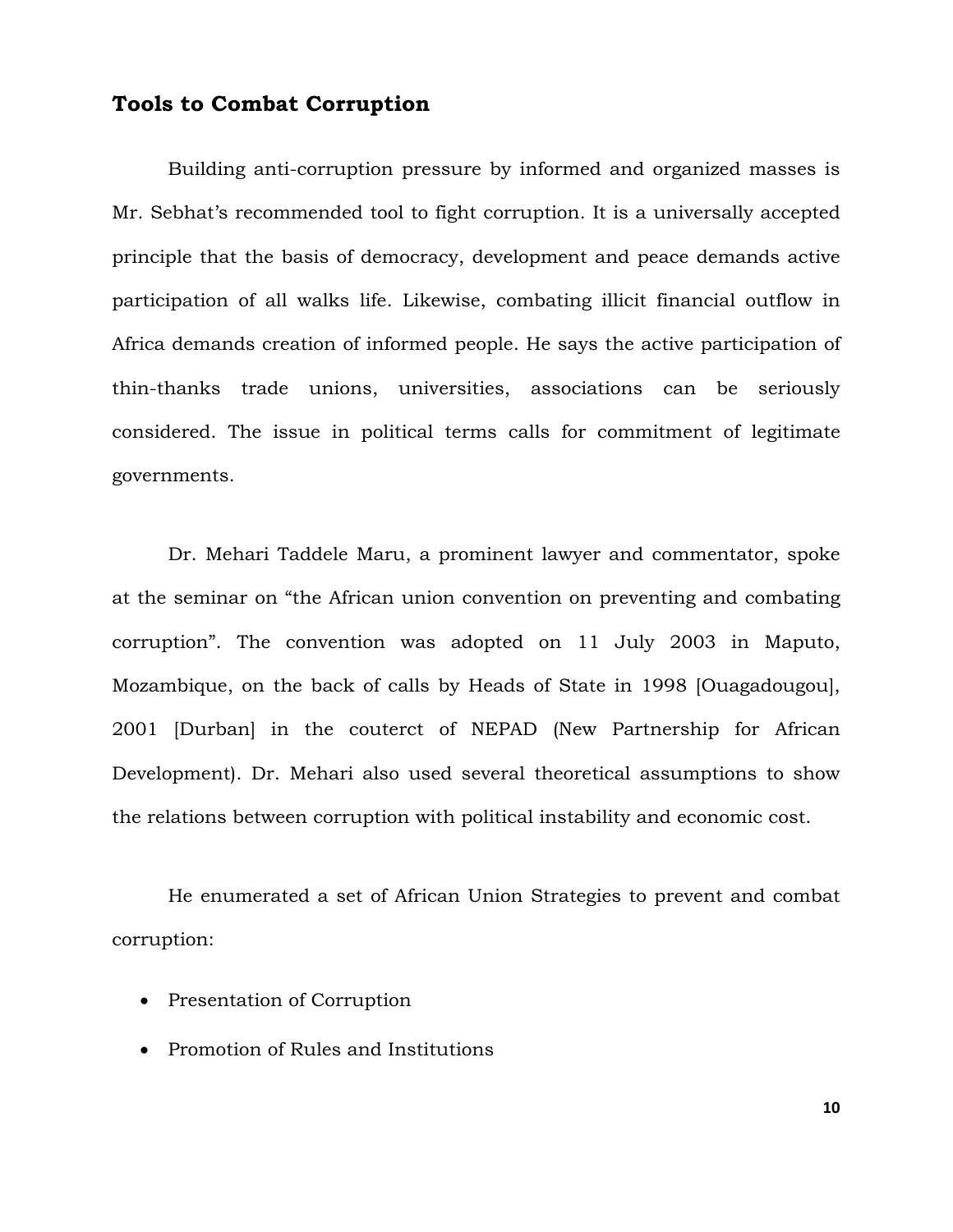- Protection of Anti-Corruption
- Prosecution of Corrupt Individuals
- Provision for International Cooperation
- Providing Follow-Up Mechanism

 Regarding the strengths and weaknesses of the AU convention of preventing and combating corruption, Dr. Mehari mentioned on the strength side Regional Agreement, Comprehensive Framework, Common Standards, Coverage of Supply and Demand Sides, Private and Public Sectors, Wide Range of Criminal Offenses, Whistle-Blower Requirements Weaknesses include: Limited Access to Information Limited Access to Information lack of provision on statutes of limitation, lack of requirement of liability of companies, lack of provision on sanctions, absence of provision allowing for reservations, lack of real peer review process and current lack of resources for follow up mechanism.

The seminar also discussed what the Financial Intelligence on 'Ethiopia in the International System: Illicit Financial Outflows'.

The officer from the center gave an overview of studies on illicit financial flows using a bench mark Resolution 1617 (205) of the UN Security Council, which says: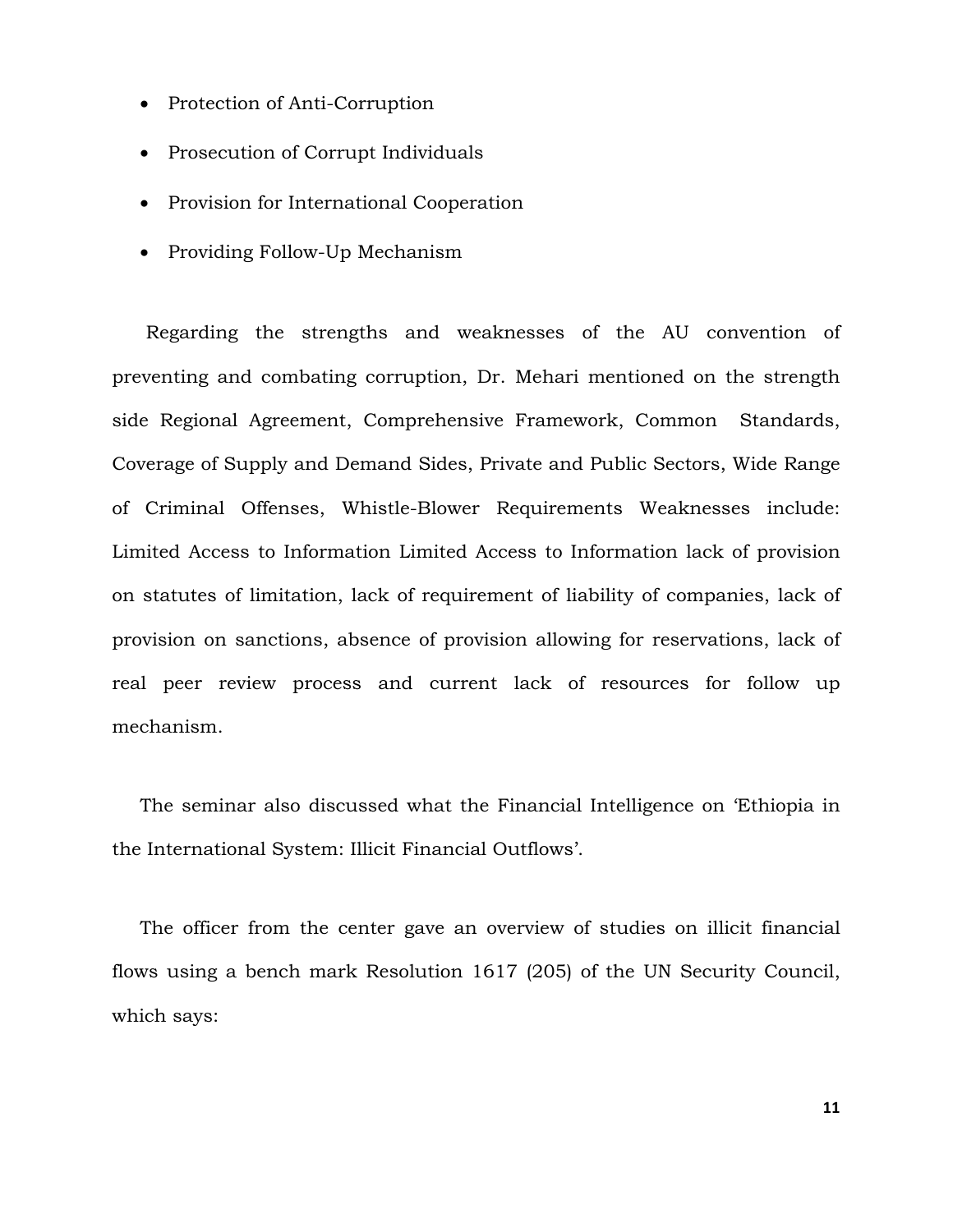"*Strongly urges all UN Member States to implement the comprehensive, international standards embodied in the Financial Action Task Force's (FATF) Forty Recommendations on Money Laundering and the FATF Nine Special Recommendations on Terrorist Financing.*

 The Center is known to understand the abuse of challenge that the world is facing today, occurring in all countries, from the richest to the poorest. It is a problem that involves all groups and, increasingly, all ages, fuelling cross boundary/global crime.

 Ethiopia's response to the problem is based on article 89 of the Federal Constitution which shows the country has adopted the necessary legal framework to combat illicit financial outflow. That reads, *"Government shall have the duty of formulate policies which ensure that all resources. Government has the duty to ensure that all Ethiopians get equal opportunity to improve their economic conditions and to promote equitable distribution of wealth among them".* 

On the institutional framework, the country has established different institutions such as the Federal Ethics and Anti Corruption Commission and Financial Intelligence Center to combat illegal illicit outflow.